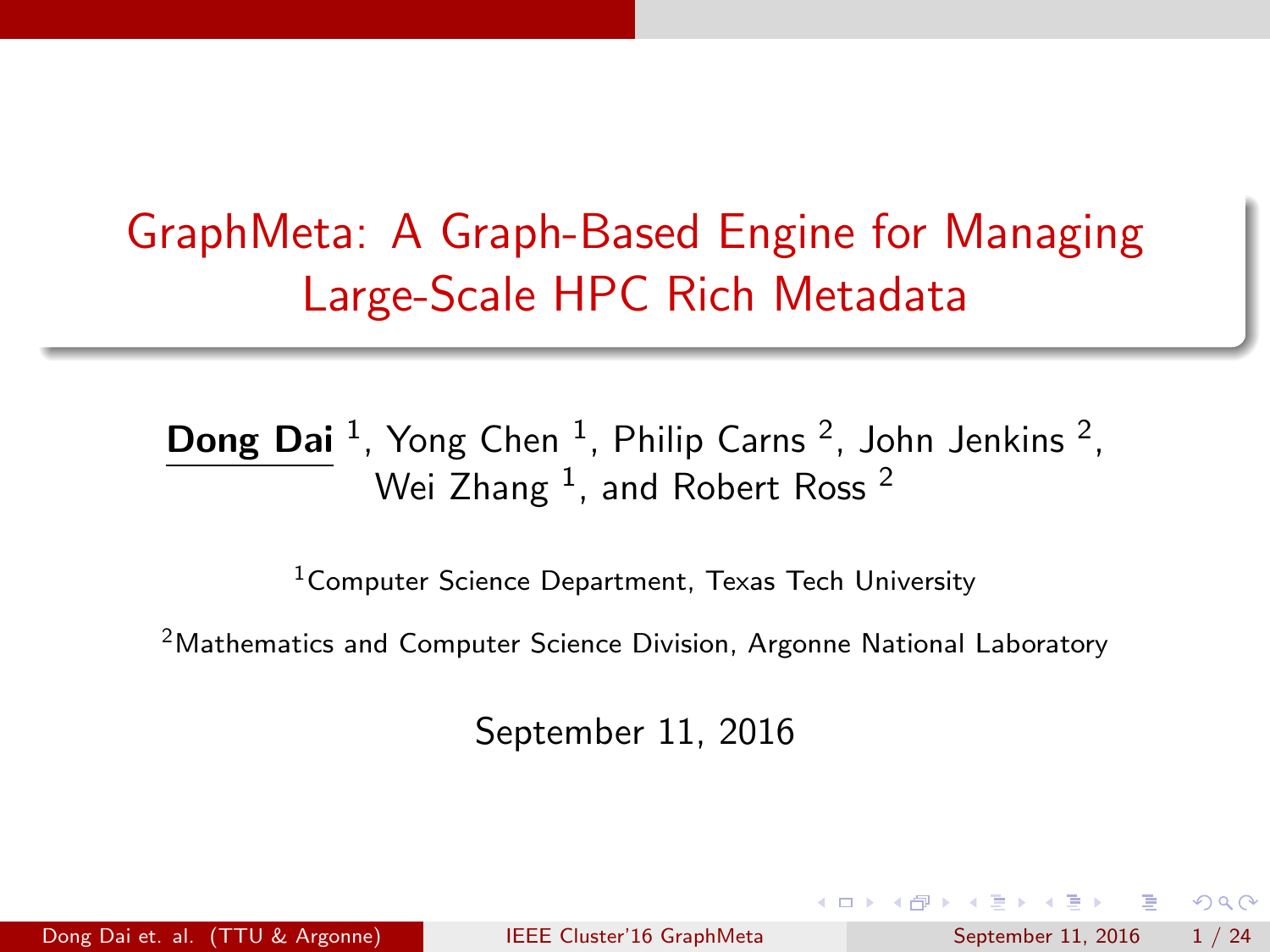# Introduction: HPC Rich Metadata

High-performance computing (HPC) systems can generate a large amount of metadata about different entities.

- **Traditional Metadata**: POSIX metadata
	- $\bullet$  file size/name
	- access permission
	- users and groups
- <span id="page-1-0"></span>• Rich Metadata: metadata about entities like processes, jobs and their relationships with files etc.
	- Well known example: **Provenance**
	- It describes the relationships among entities such as data sources, processing steps, processes, context, and dependencies that contribute to the existence of a data item.
	- Used in various scenes, like data auditing, reproducibility, security, etc.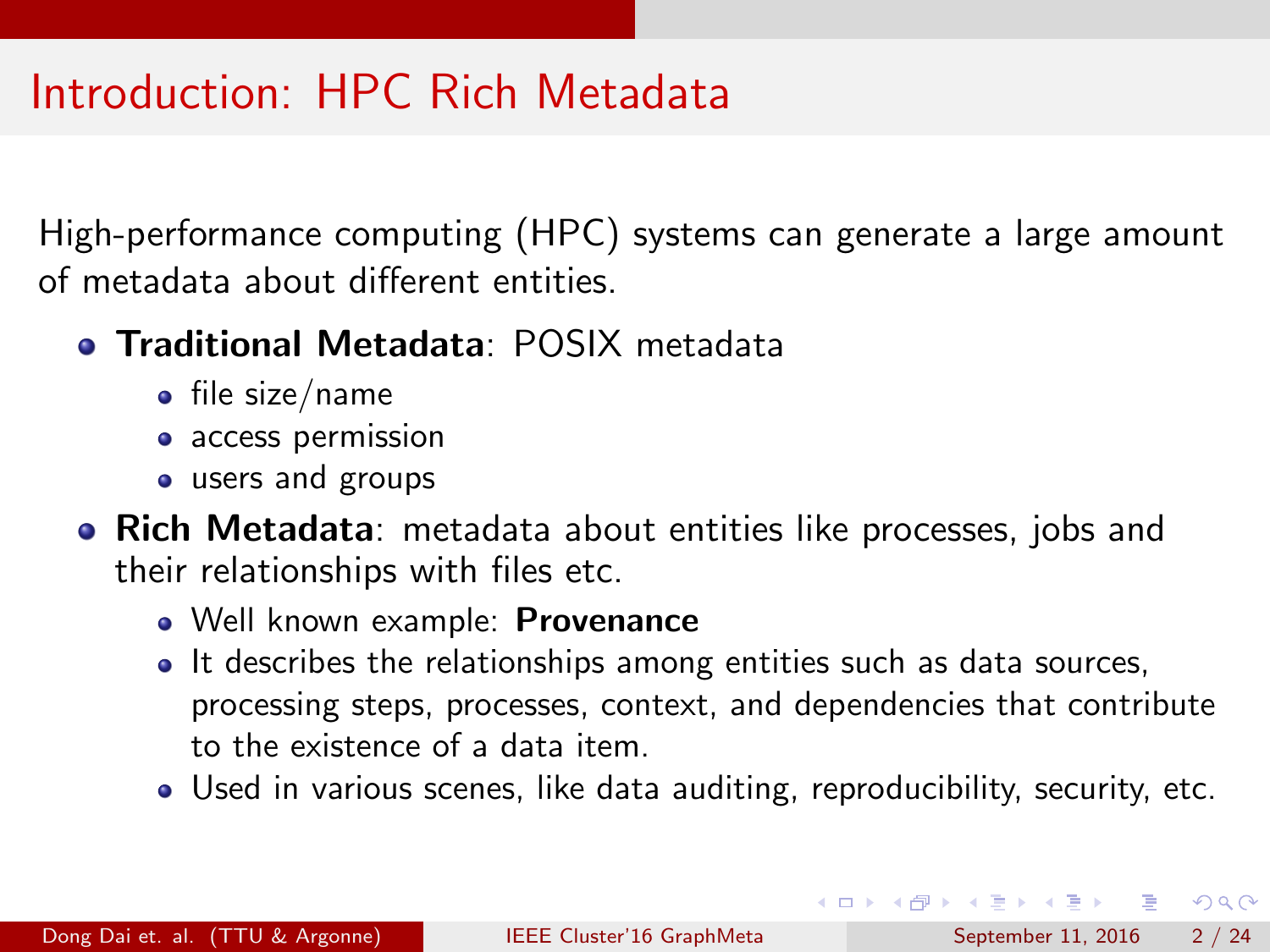## Graph-based HPC Rich Metadata Graph

Rich metadata in HPC systems can be naturally mapped into a property graph<sup>1</sup>.



<span id="page-2-0"></span><sup>1</sup>Dong Dai et al. "Using Property Graphs for Rich Metadata Management in HPC Systems". In: Parallel Data Storage Workshop (PDSW[\), 2](#page-1-0)[01](#page-23-0)[4](#page-1-0) [9t](#page-2-0)[h](#page-3-0). [IE](#page-0-0)[EE](#page-23-0)[. 2](#page-0-0)014  $QQ$ Dong Dai et. al. (TTU & Argonne) [IEEE Cluster'16 GraphMeta](#page-0-0) September 11, 2016 3 / 24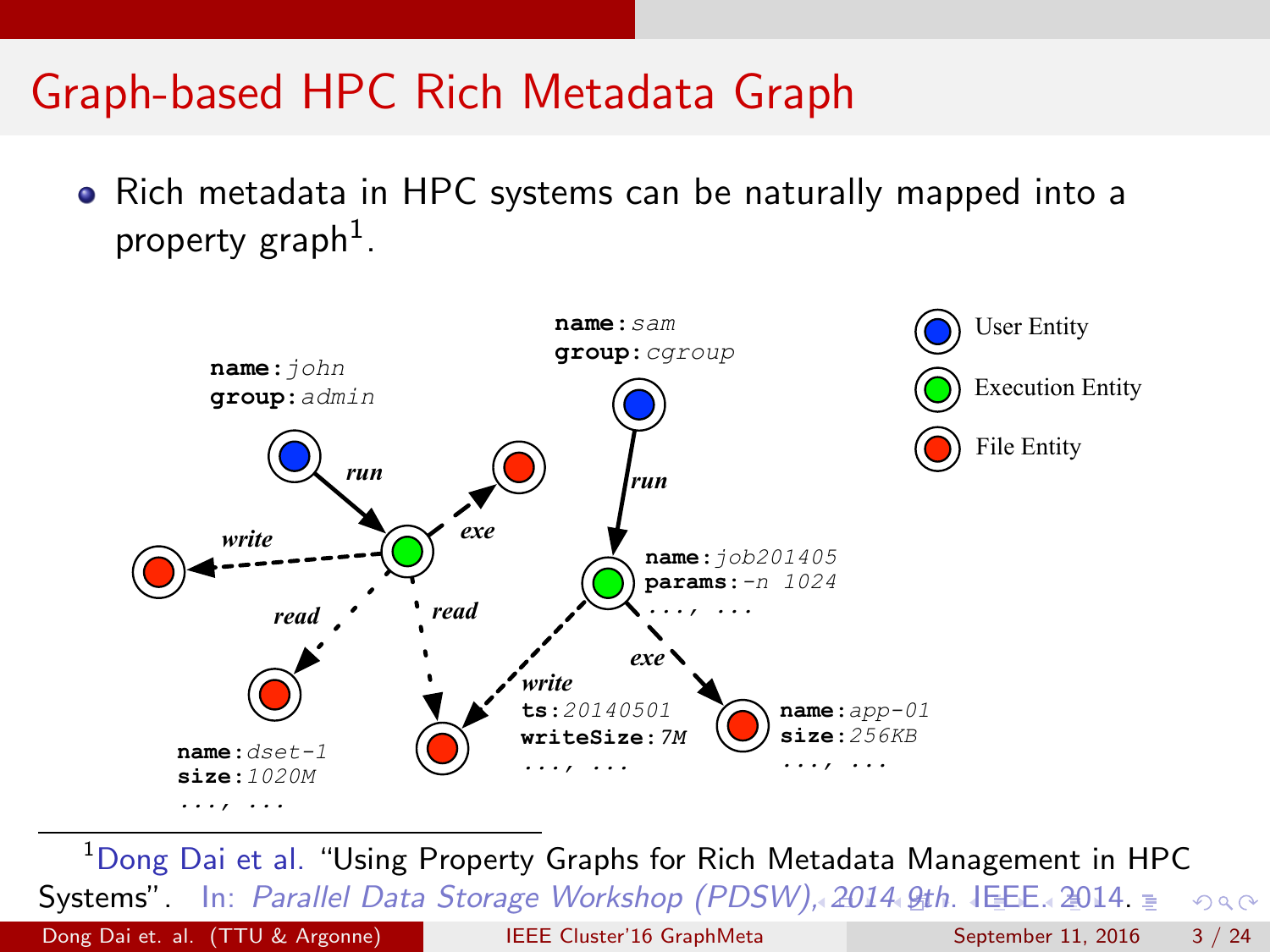# Challenges for Managing Graph-based HPC Rich Metadata

- The challenges of building such a graph-based metadata management solution are significant.
	- Large data size. It can have hundreds of millions of vertices/edges;
	- Large mutation rate. It needs to store large amount of data/metadata activity from large-scale applications;
	- Traversal-based access pattern. Complex graph traversal queries;
	- **Power-law distribution.** Graphs fit the power-law distribution.
- How to support such graph-based HPC rich metadata management?

<span id="page-3-0"></span> $\Omega$ 

イロト イ押ト イヨト イヨト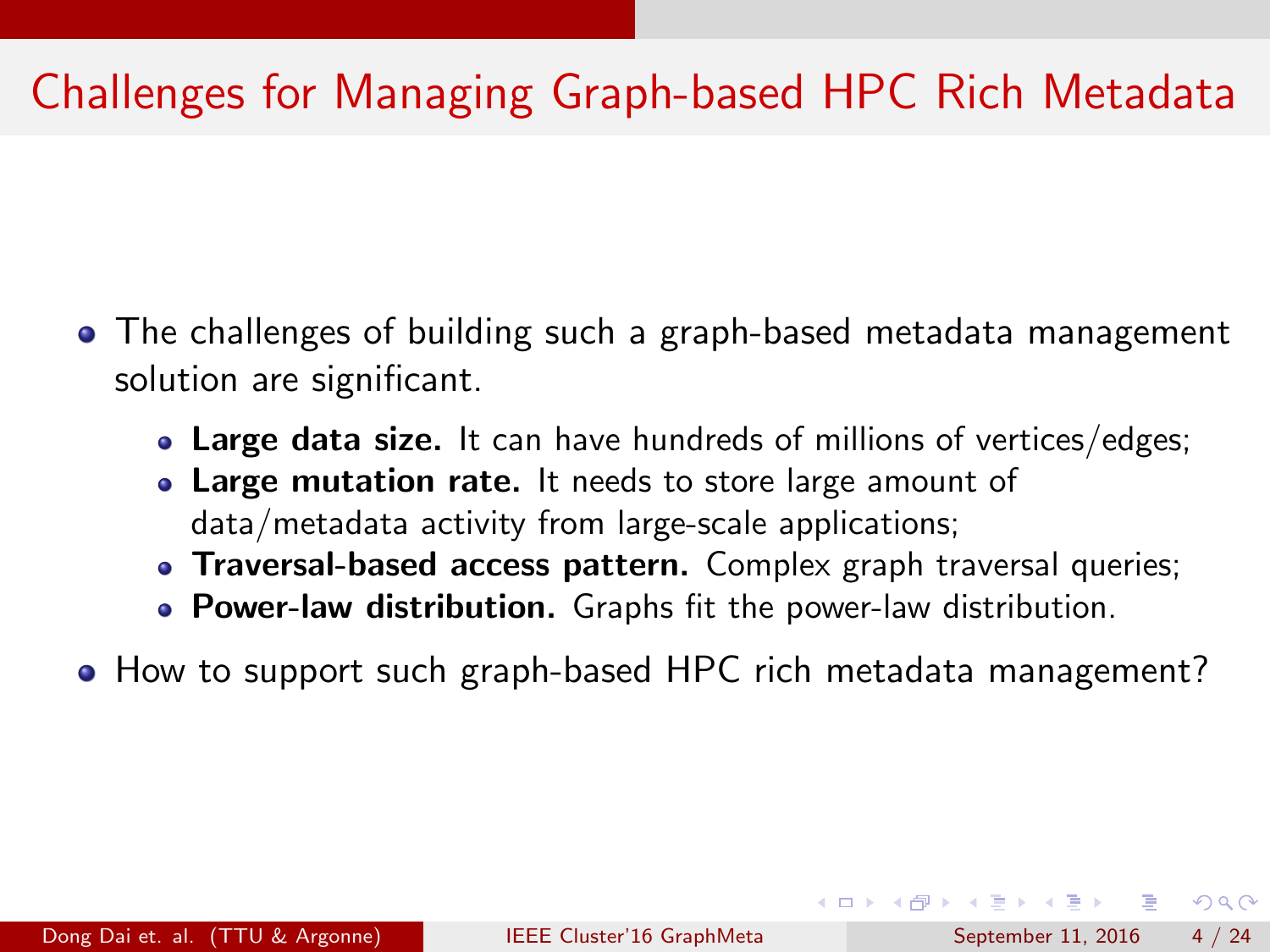## GraphMeta Overall Design: Architecture

- Client-Side Component
	- run on compute nodes or login nodes, provide graph APIs and wrappers
- **Server-Side Component** 
	- run on I/O nodes or compute nodes or even a dedicated cluster.
	- graph-partitioning layer; data storage engine; graph access engine
	- cluster organized by consistent hashing; runs on top of existing pfs.



Dong Dai et. al. (TTU & Argonne) [IEEE Cluster'16 GraphMeta](#page-0-0) September 11, 2016 5 / 24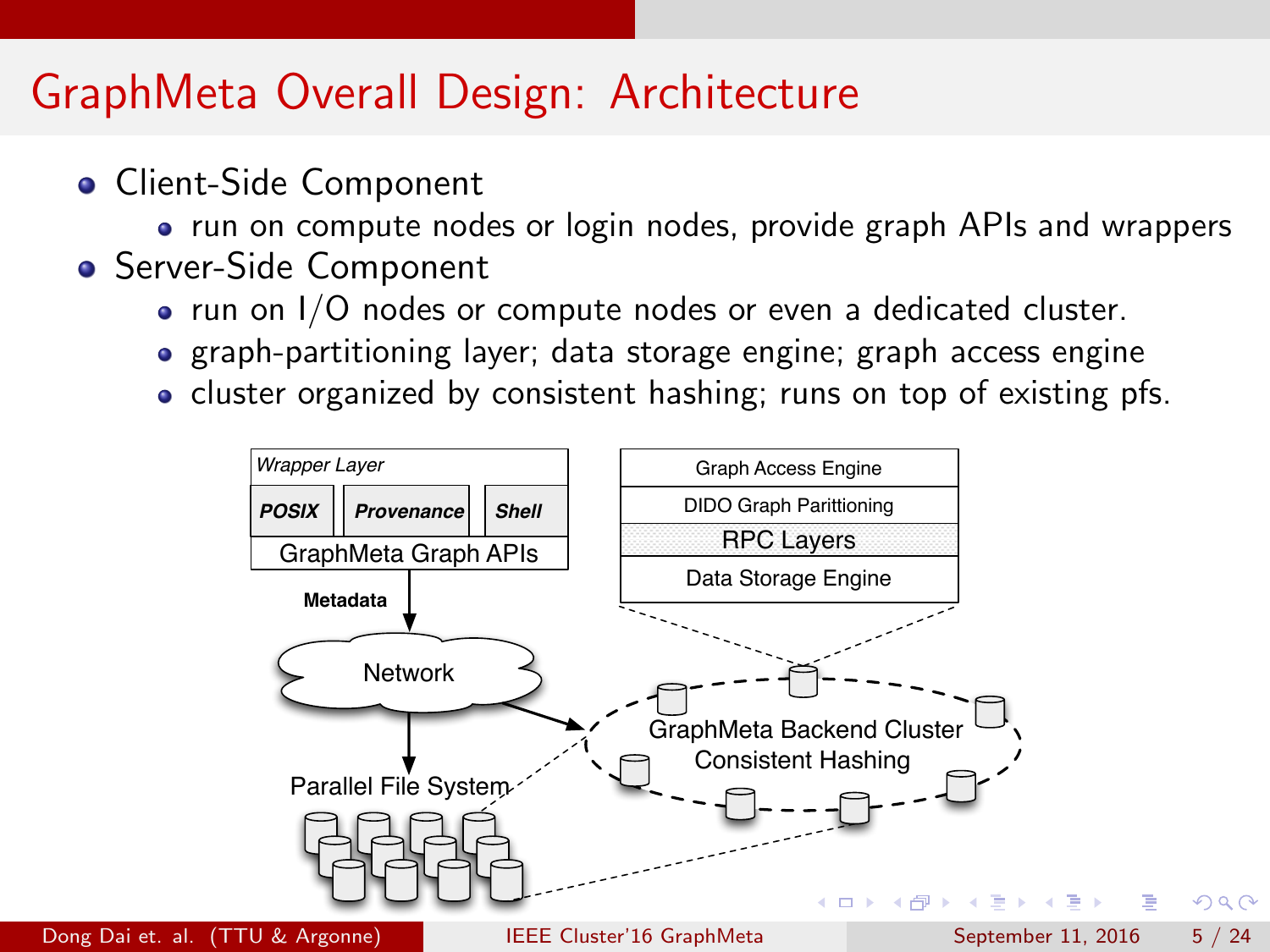### GraphMeta Overall Design: Data Model

#### • Property graph data model with Type

- **•** Vertex stores entities.
	- Users can define different types of vertices, each of which has its name and mandatory attributes.
- Edge stores relations.
	- Users can define different types of edges, each of which can be defined by its name and its source and destination vertices types.
- Property graph data model with Versioning
	- An important need of HPC rich metadata is to keep full history.
		- A version is implicitly generated for vertices, edges, and attributes.
	- Global versioning is too expensive for HPC with large mutation rate.
		- Server-side timestamps are used as default versions.
		- Due to time skew, a relaxed session semantics is provided.

 $\Omega$ 

イロト イ押ト イヨト イヨト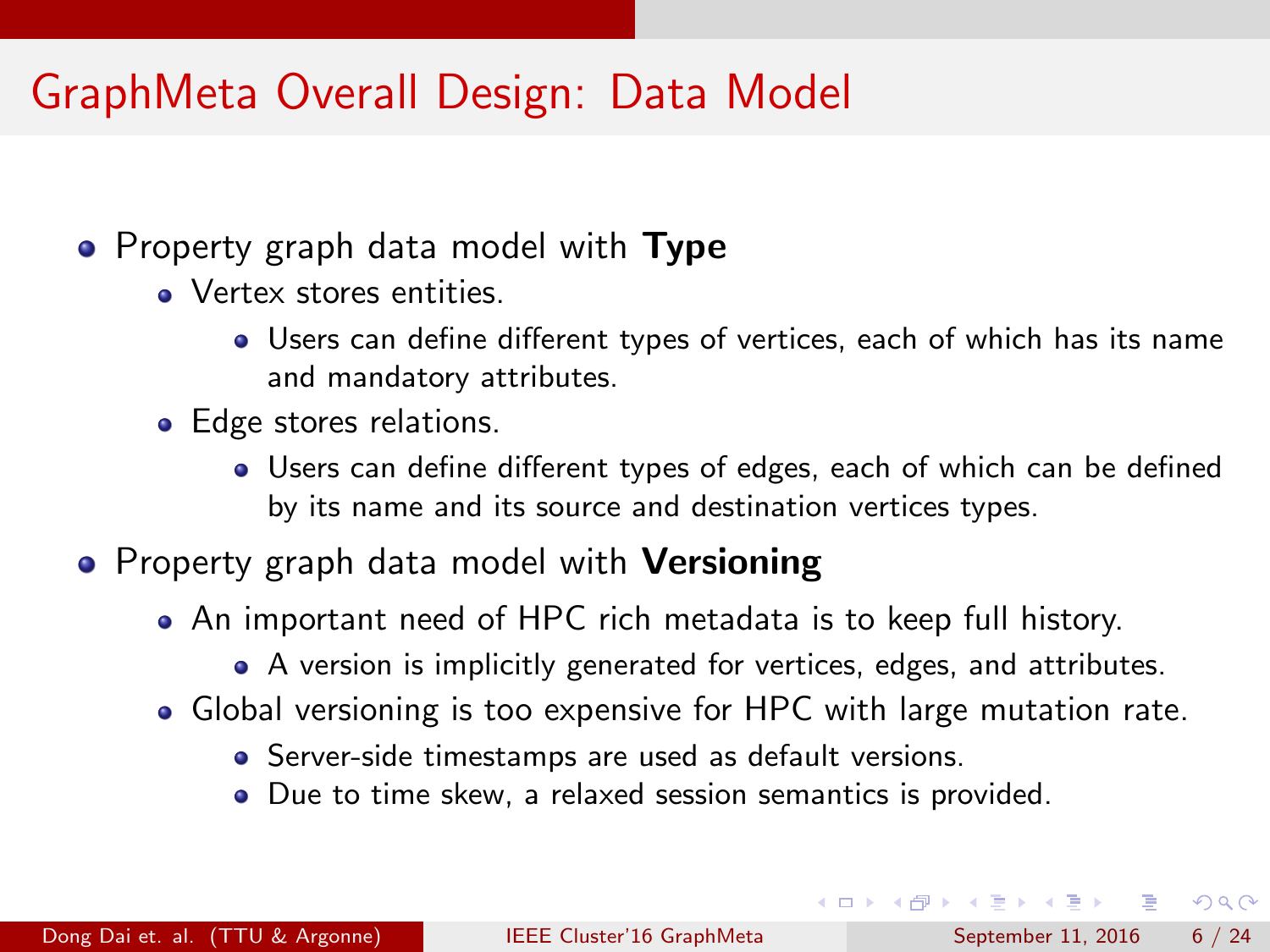## GraphMeta Write-Optimized Data Store

The first goal of GraphMeta:

• high-speed rich metadata ingestion

To satisfy this, we need a write-optimized data store.

- Graphs are mapped to key-value data pairs stored in RocksDB
- All data related with vertex is stored together preserving data locality
- Keys are created following specific rule to enhance the scan speed.

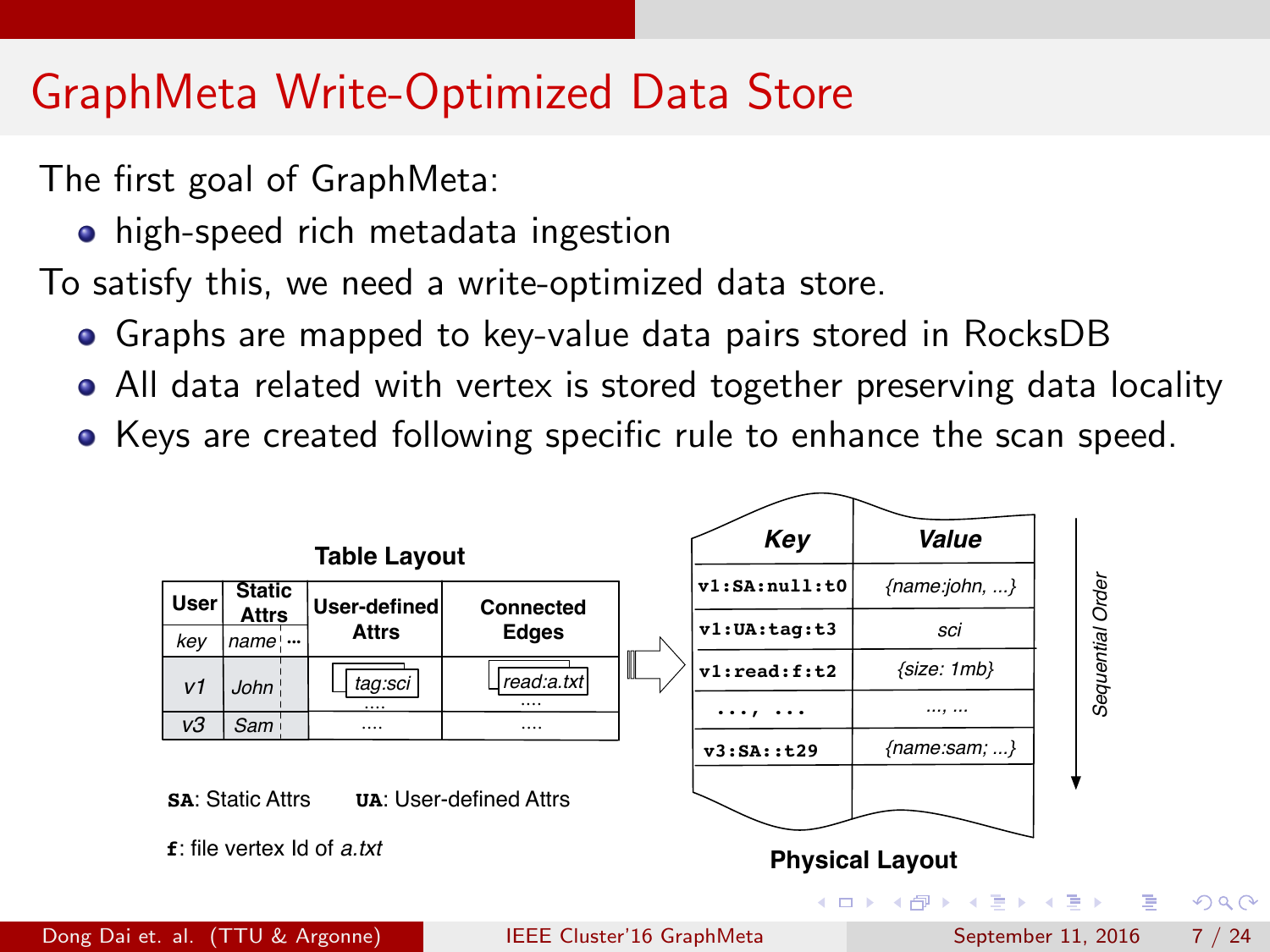# Graph Partitioning: Motivation and Background

The second goal of GraphMeta:

- to fit large size and mutation rate
- to provide high-performance graph traversal on power-law graphs

This requires/necessitates graph partitioning algorithm:

- Vertices and edges should be distributed to different servers.
- The distribution should be balanced to avoid performance bottleneck.
- Related vertices and edges should be stored together to improve perf.

- 39

 $QQ$ 

イロト イ押ト イヨト イヨト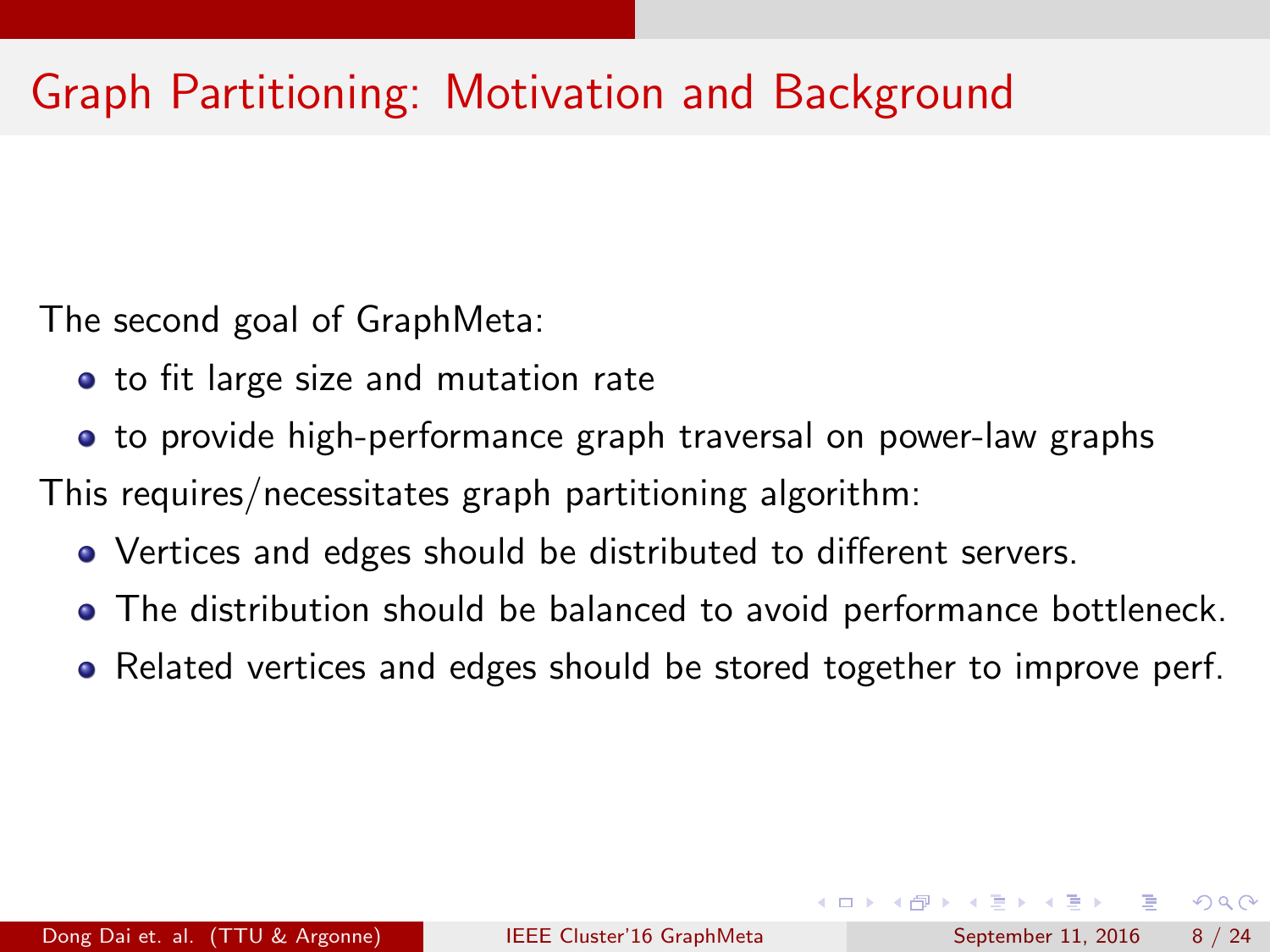# Graph Partitioning: Motivation and Background

- **•** Graph partitioning already has been well studied.
- K-partitioning for graph  $G$ .
	- cut  $G$  into  $k$  balanced pieces
	- minimize the number of edges cut
- Classic offline algorithms.
	- METIS, Chaco, PMRSB, Scotch.
	- They require the global graph structure information.
- Streaming algorithms.
	- LDG, Fennel, restreaming LDG.
	- They need local graph structure information like knowing all connected edges when inserting a vertex
- One-pass/Online Algorithms.
	- Edge-Cut and Vertex-Cut
	- They insert into graphs in an online/one-pass manner, without any graph structure information.

- 3

<span id="page-8-0"></span> $QQQ$ 

イロト イ押ト イヨト イヨト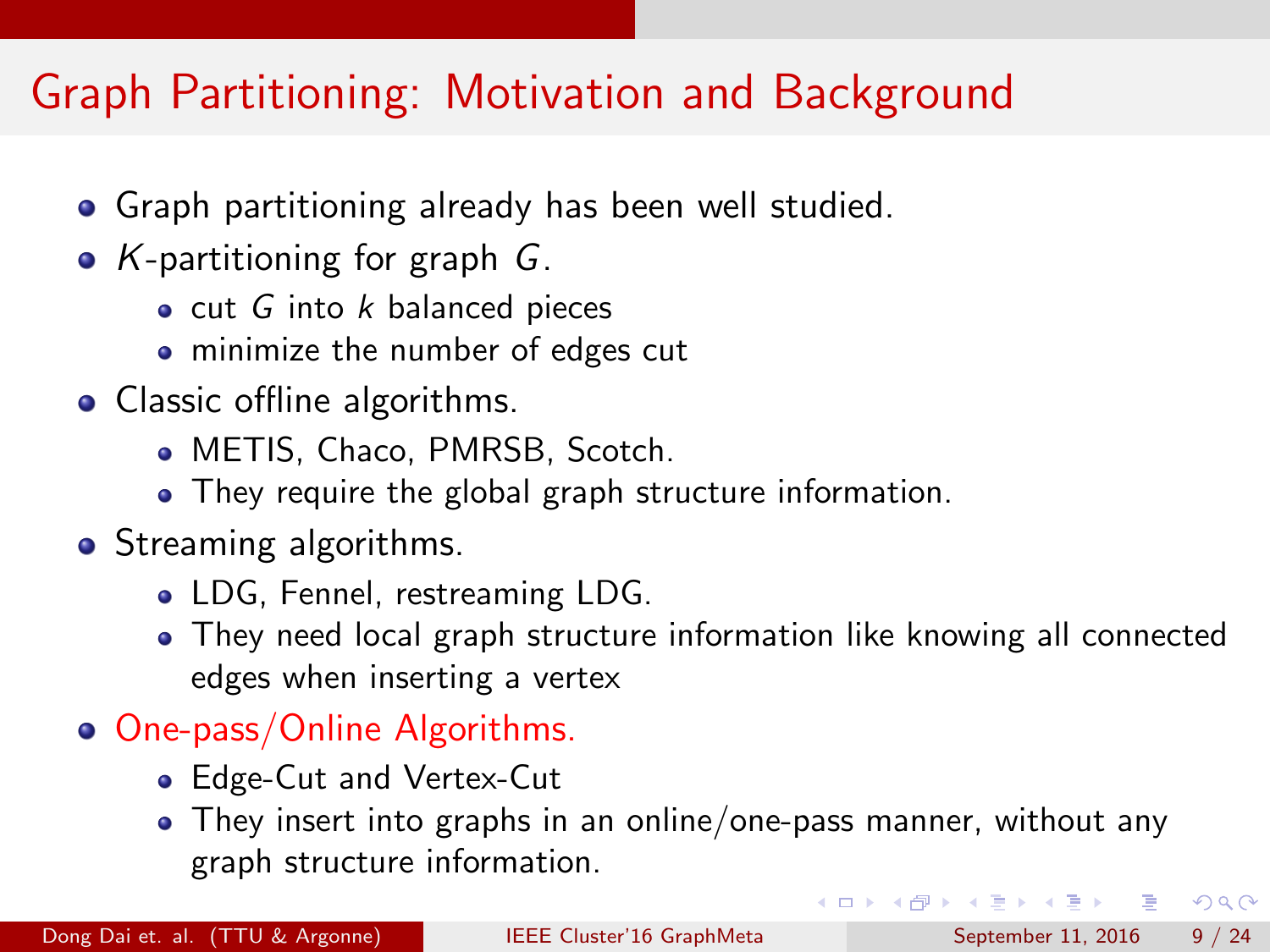## Graph Partitioning: Performance Analysis

We use 1-step traversal to analysis how graph partitioning affects the graph query/traversal performance:

• The total cost can be defined as follows.

<span id="page-9-0"></span>
$$
T_{scan(v_1)} = T_{v_1} + T_{e_i|e_i \in out\_e(v_1)} + T_{dst(e_i)}
$$
 (1)

- $\bullet$   $\tau_{v_1}$  means the cost of reading  $v_1$
- $T_{e_i|e_i \in out_e(v_1)}$  indicates the cost of iterating all out-edges of  $v_1$ . Note: Since  $|e_i|$  can be huge in a metadata graph, partitioning them across multiple servers can improve the performance with higher parallelism.
- $T_{\text{dst}(e_i)}$ , includes the cost of reading all destination vertices of edges. Note: If  $e_i$  and  $dst(e_i)$  are partitioned into different servers, extra network communication is needed.
- High-degree parallelism is desired for high-degree vertices.
- Data locality between source/destination v[ert](#page-8-0)i[ce](#page-10-0)[s](#page-8-0) [an](#page-9-0)[d](#page-10-0) [e](#page-0-0)[dg](#page-23-0)[es](#page-0-0) [is](#page-23-0) [cr](#page-0-0)[itic](#page-23-0)al.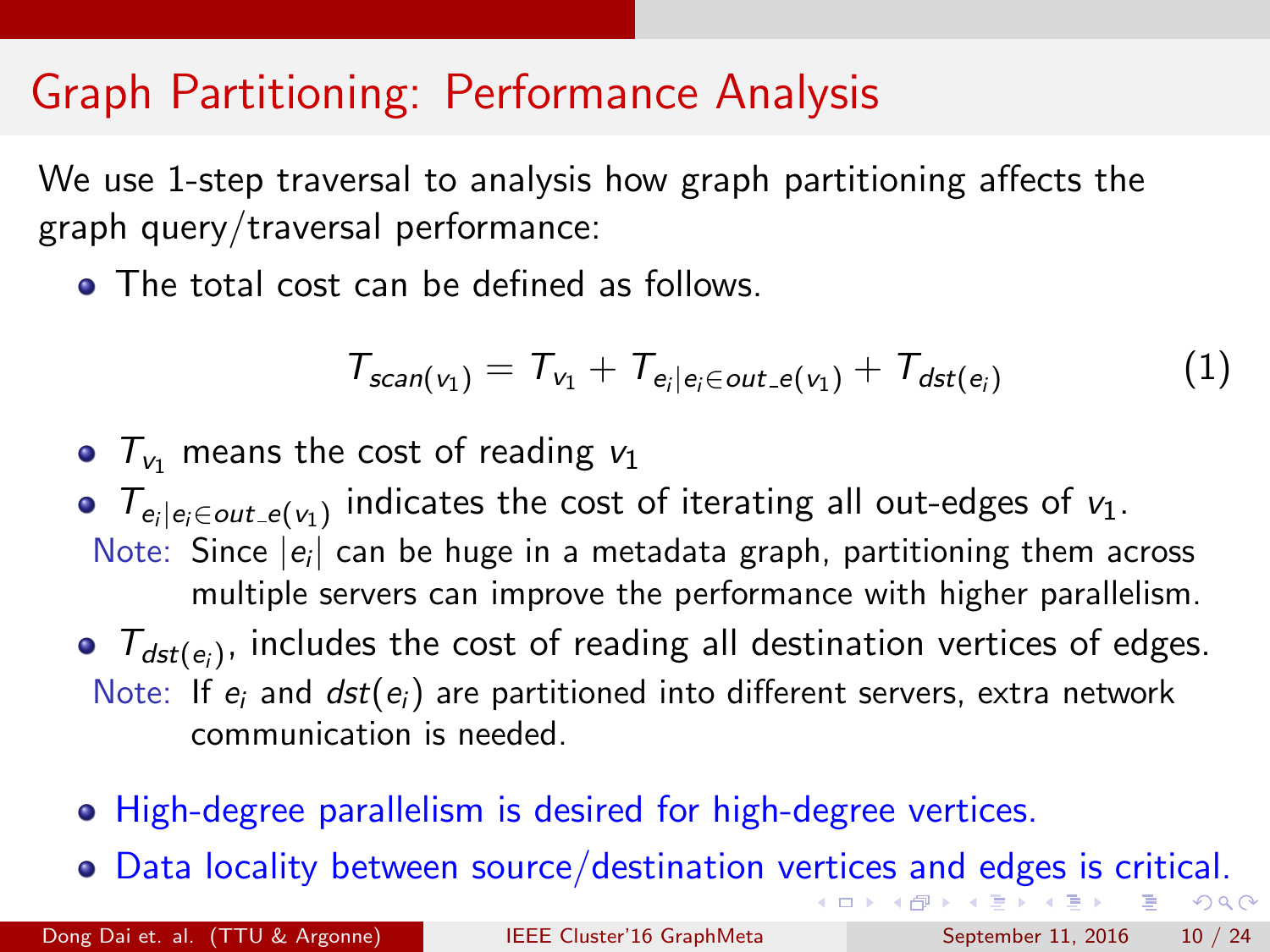We propose an "destination-dependent optimized (DIDO)" graph partitioning algorithm to orchestrate parallelism and locality.

- 1 for better parallelism, DIDO incrementally partitions vertices based on their out-degrees;
- <span id="page-10-0"></span>2 for better locality, DIDO considers edge placement with the location of respective destination vertices during partitioning.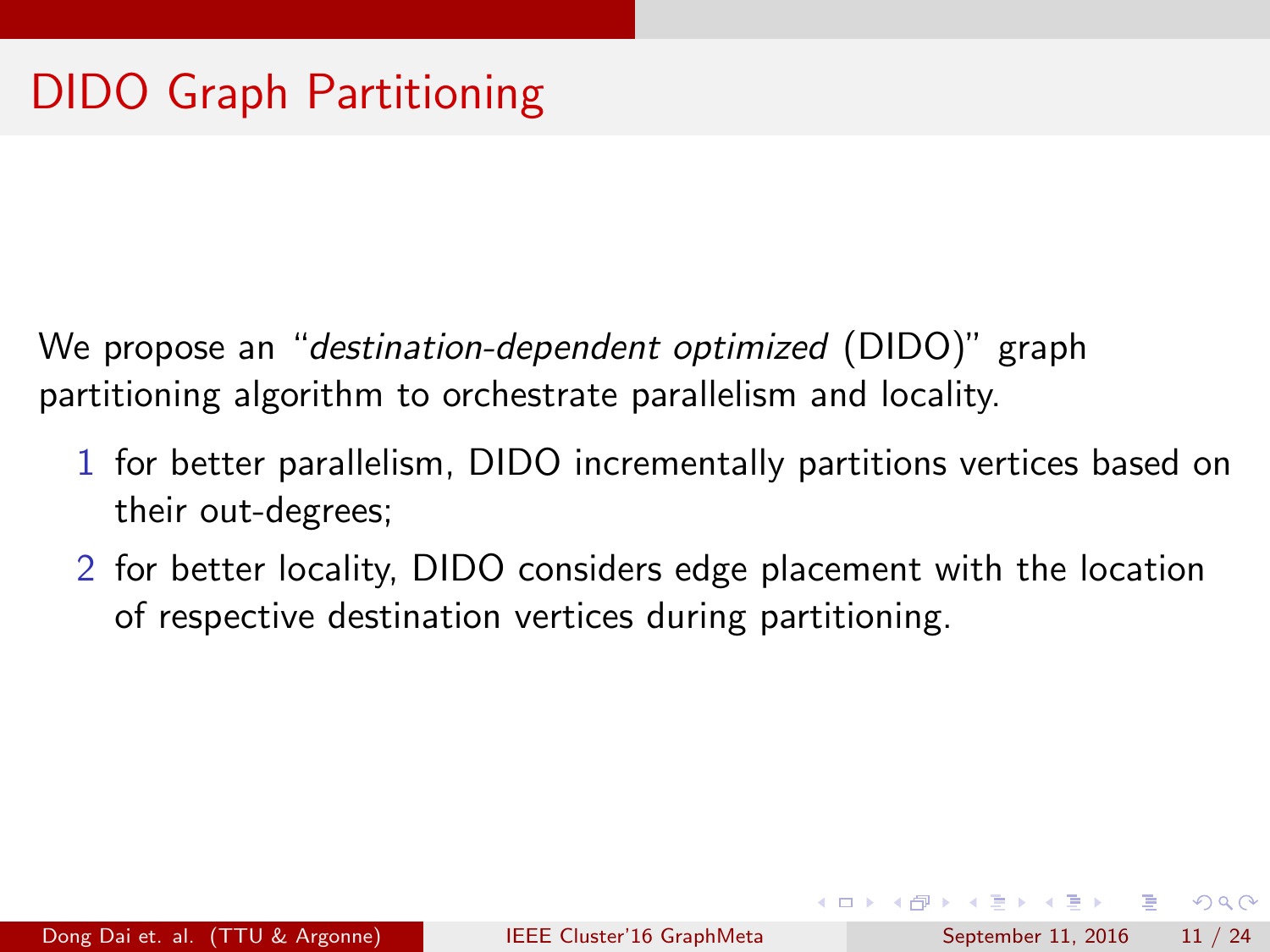## DIDO - Incremental Part

- Initially, DIDO places a vertex and all its out-edges and associated attributes together on a single server, similar to edge-cut.
	- edges are stored together with their source vertices.
- $\bullet$  Once current partition for vertex v is having too many edges
	- current partition is incrementally split into two every time its size exceeds the SPLIT THRES.
	- $\bullet$  similar to GIGA+

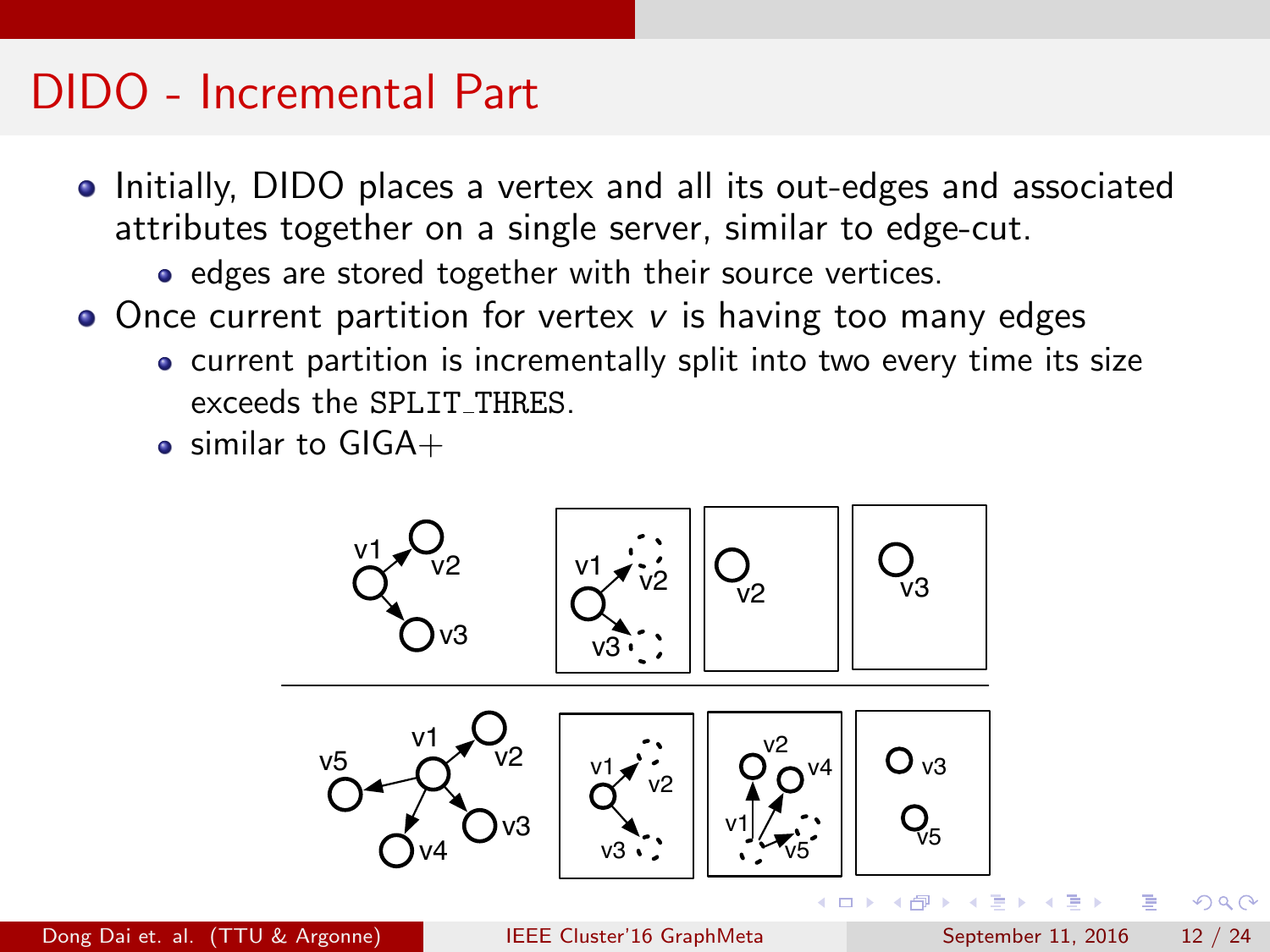### DIDO - Destination-Aware Part

- Split out-edges in current partition into two: one stays in the original server, and another one is placed to an extended server.
- Which part of current partition should be moved to which server?



Dong Dai et. al. (TTU & Argonne) ISBN 0-11-16 GraphMeta September 11, 2016 13 / 24

<span id="page-12-0"></span>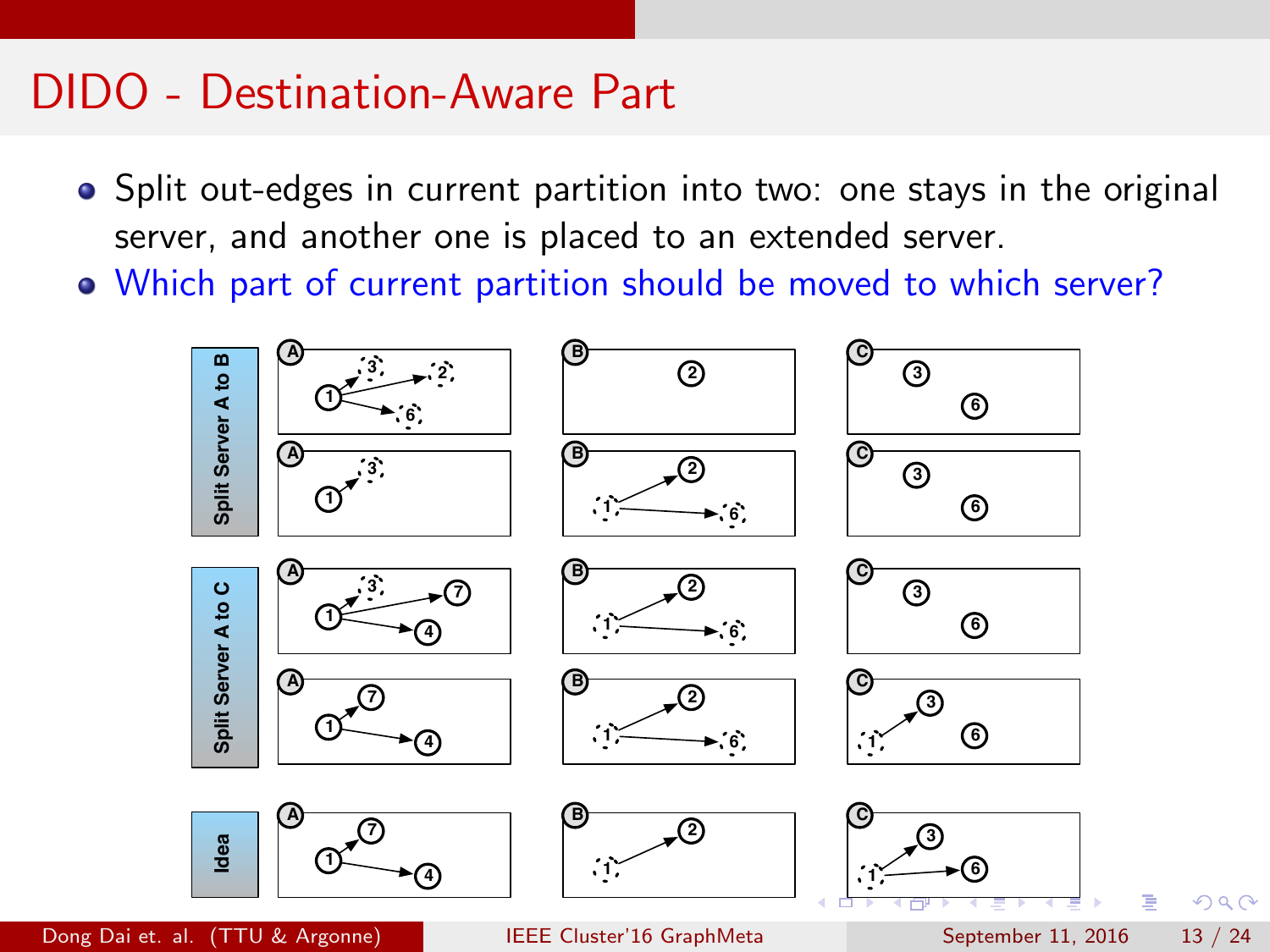#### DIDO - Partition Tree

- **DIDO relies on Partition Tree data structure:** 
	- the root is  $S_v$ , the server that stores the source vertex v.
	- The left child corresponds to the same server as the parent;
	- the right child indicates the next server not been used in the tree yet.
	- This tree organization is fixed and easy to calculate before any splitting.
- To decide which parts of the out-edges need be moved
	- It calculates the locations of the destination vertices of each edge
	- Always puts edge into the child that leads the path to where the destination vertex is stored.

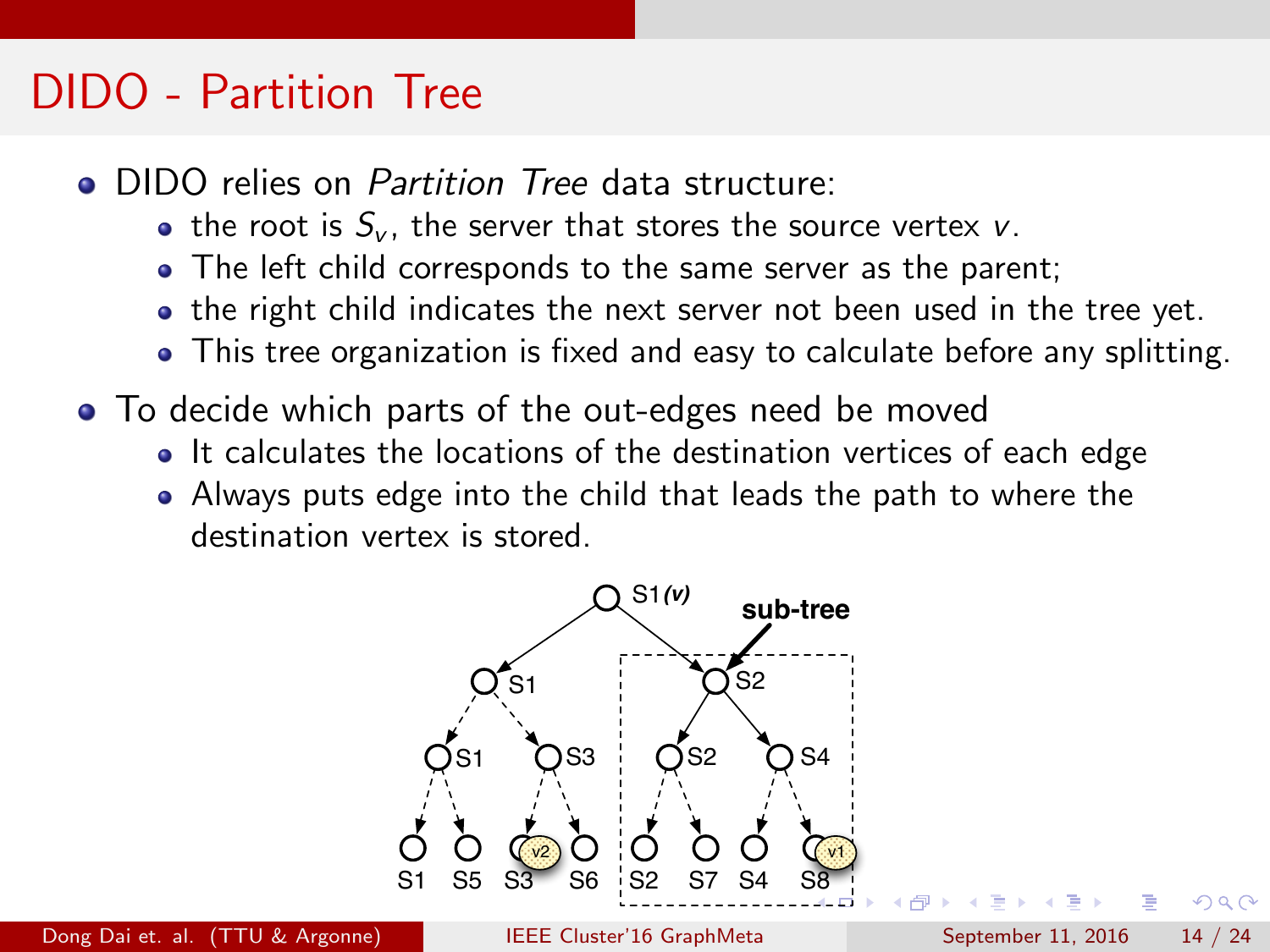# GraphMeta Evaluation

#### Evaluation Hardware:

- The evaluations were conducted on the Fusion cluster at Argonne National Laboratory.
- **Evaluation Datasets:** 
	- Darshan log generated from a whole year's trace (2013) from the Intrepid supercomputer;
		- The entire graph contains around 70 million vertices and edges, representing the executed jobs, processes, and accessed files, etc.
	- Synthetic graphs, generated by the RMAT graph generator;
		- RMAT parameters:  $a = 0.45$ ,  $b = 0.15$ ,  $c = 0.15$ ,  $d = 0.25$

<span id="page-14-0"></span> $QQ$ 

→ 何 ▶ → ヨ ▶ → ヨ ▶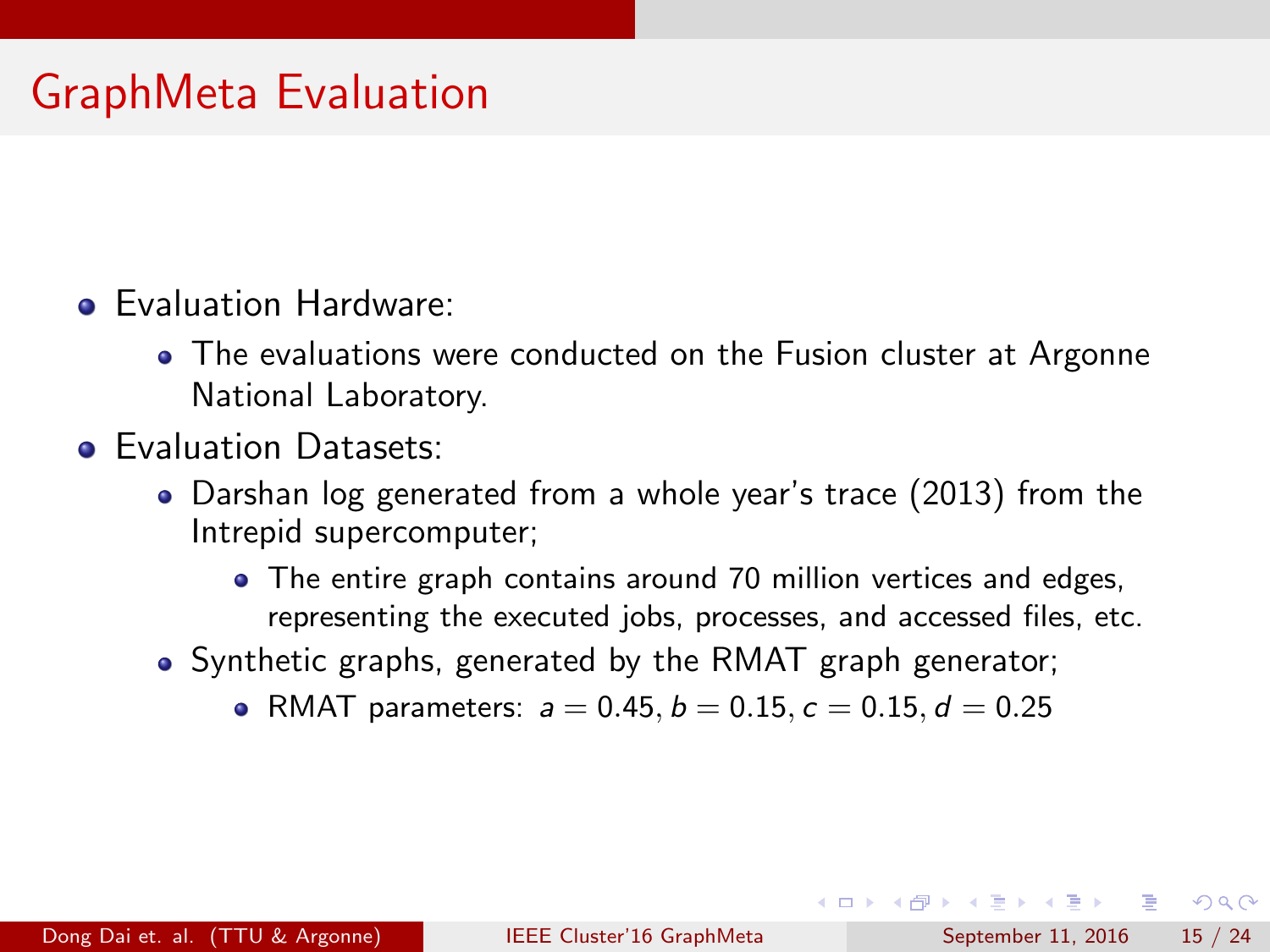## Evaluating DIDO - Metadata Ingestion Performance

- We compare four graph-partitioning strategies—edge-cut, vertex-cut, GIGA+, and DIDO—for various graph operations
- **•** First, Metadata Ingestion Performance
	- We had *n* servers and  $8 * n$  clients,  $n = 4 \rightarrow 32$
	- Each client loaded part of Darshan logs and issued graph insertions in parallel.

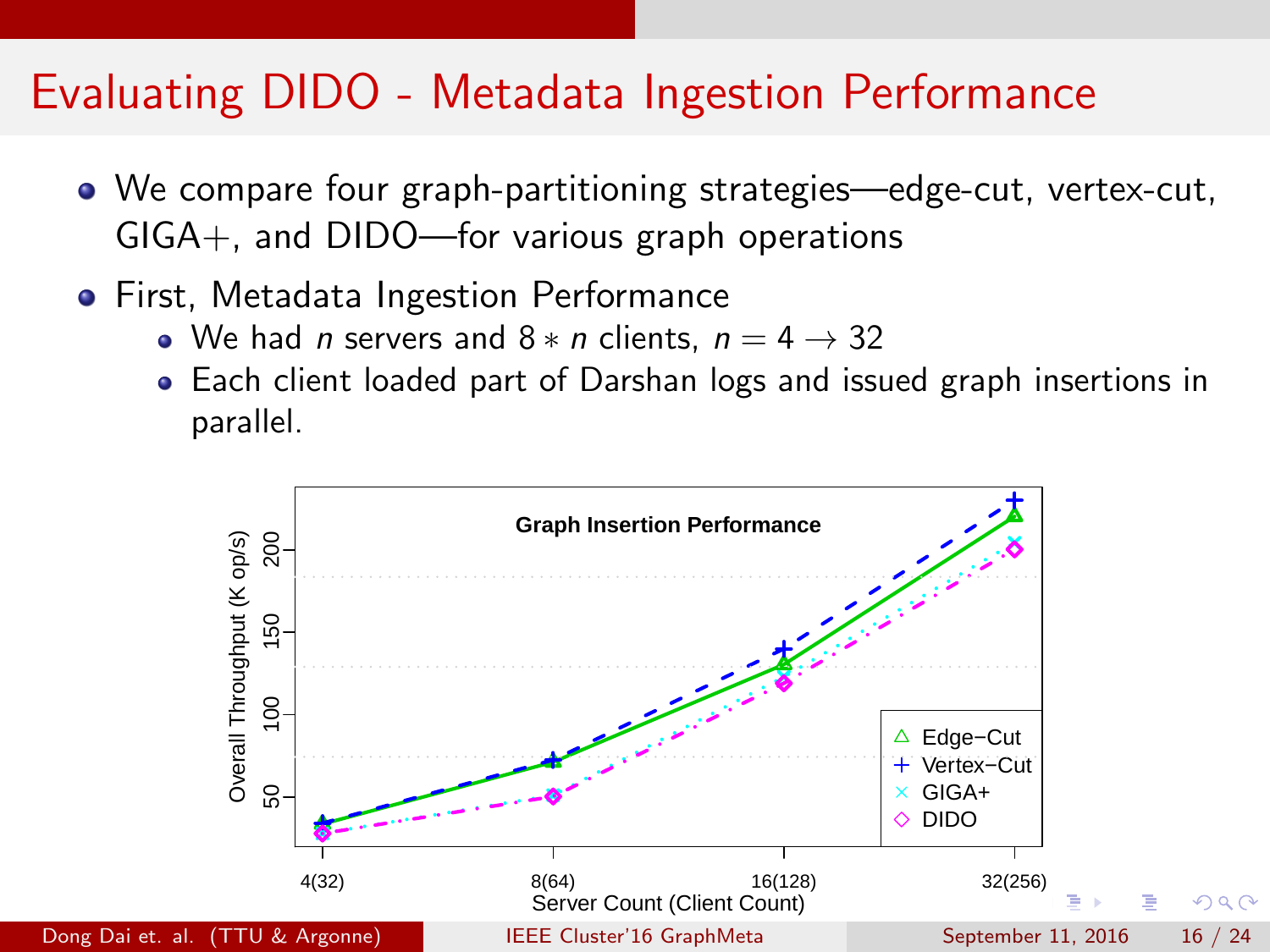## Evaluating DIDO - Graph Traversal Performance

- **•** Statistical Evaluations
	- StatComm measures the cross-server communication.
	- $\bullet$  StatReads measures the I/O costs across different servers.



Dong Dai et. al. (TTU & Argonne) [IEEE Cluster'16 GraphMeta](#page-0-0) September 11, 2016 17 / 24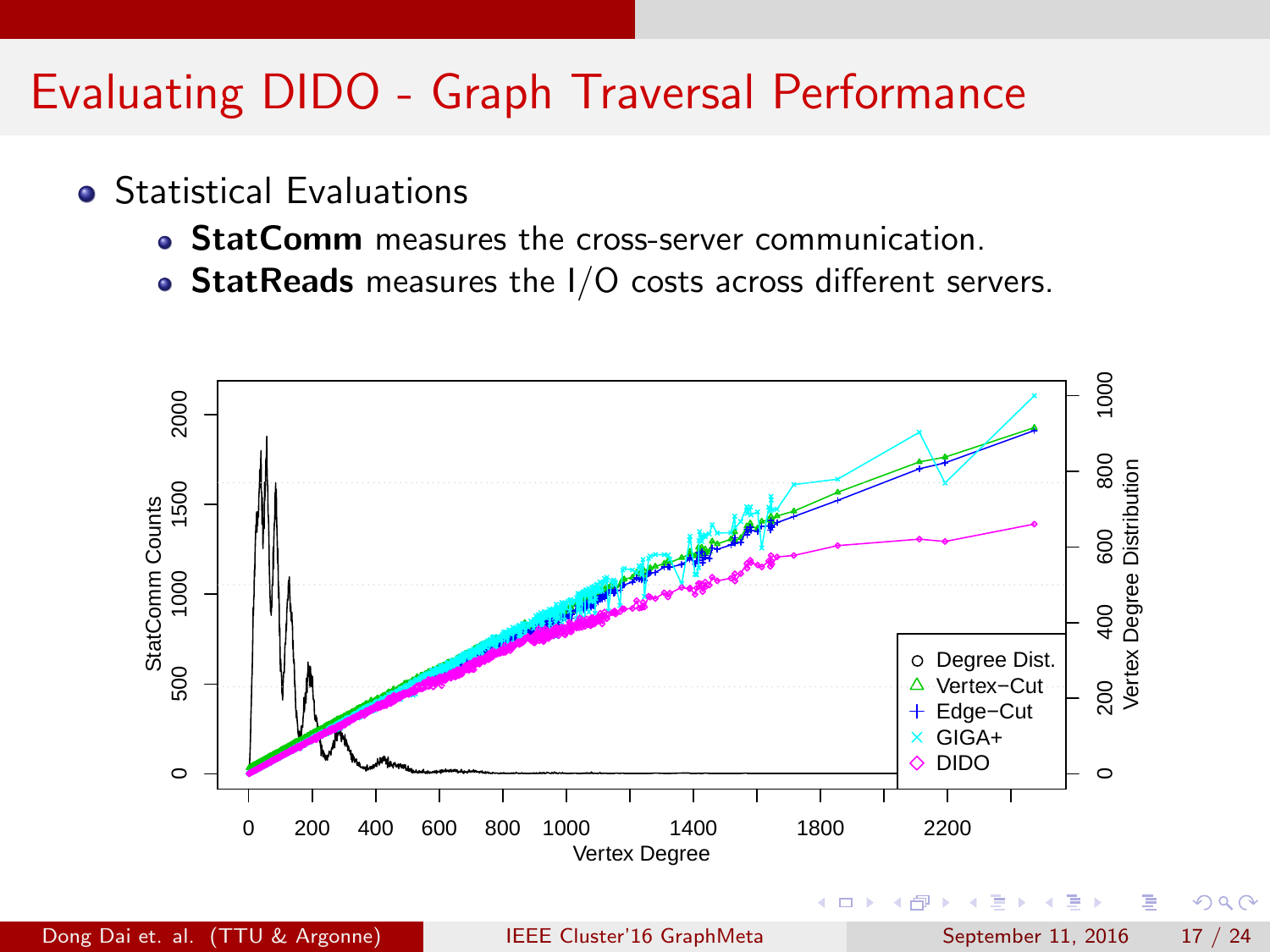## Evaluating DIDO - Graph Traversal Performance

- **•** Statistical Evaluations
	- StatComm measures the cross-server communication.
	- StatReads measures the  $1/O$  costs across different servers.

<span id="page-17-0"></span>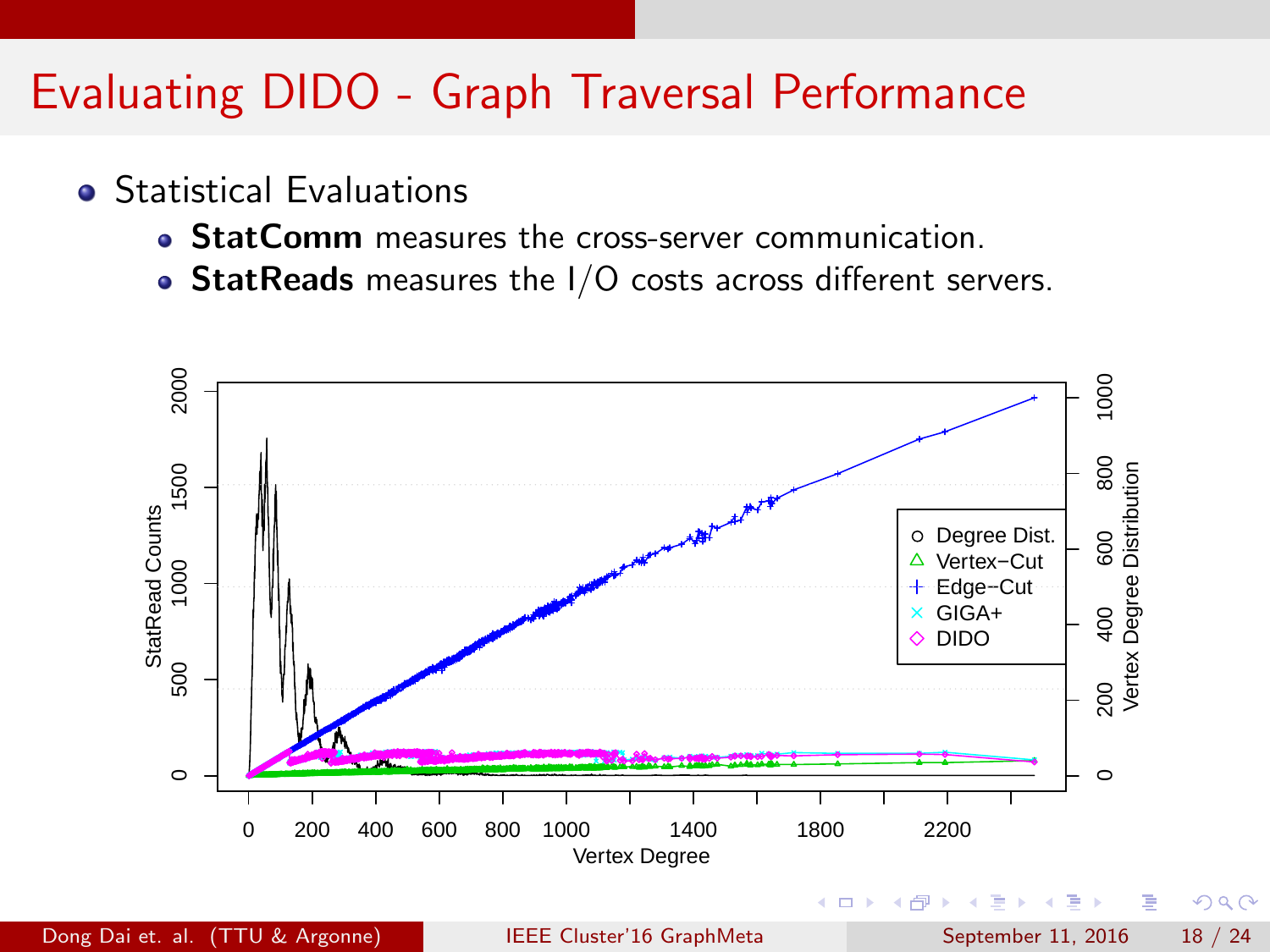## Evaluating DIDO - Graph Traversal Performance

- Real System Evaluations
	- **Bun on Darshan dataset**
	- Three vertices: vertex<sub>a</sub> with only 1 edges connected, vertex<sub>b</sub> with a medium number (572) of degrees, and vertex<sub>c</sub> with around  $10K$ connected edges.

<span id="page-18-0"></span>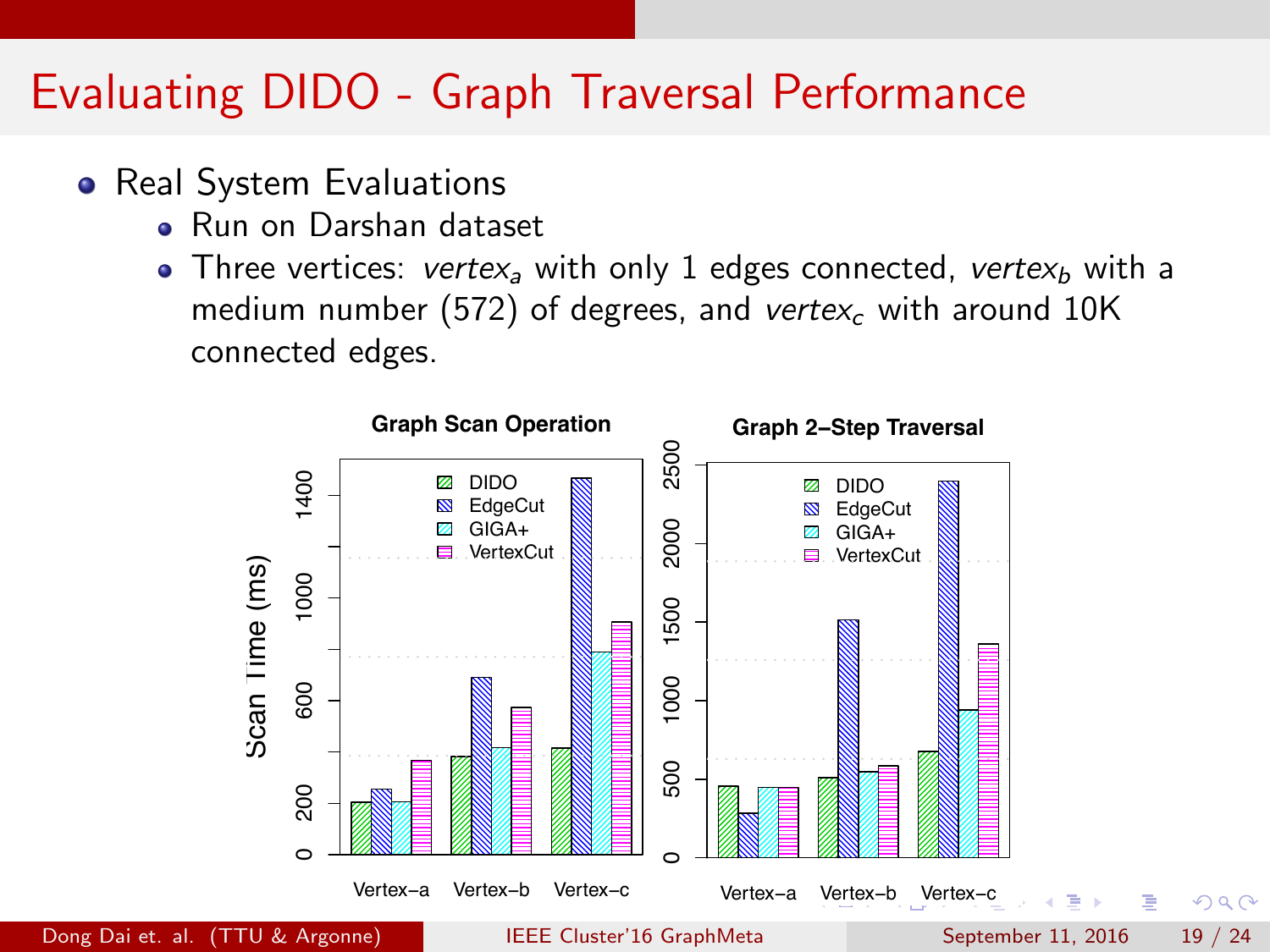## Evaluating DIDO - Deep Graph Traversal

- The performance benefit of DIDO is shown for scan and 2-step traversal
- In fact, the performance advantage of DIDO can be further confirmed for a longer step traversal due to better locality between edges and their destination vertices.



<span id="page-19-0"></span> $200$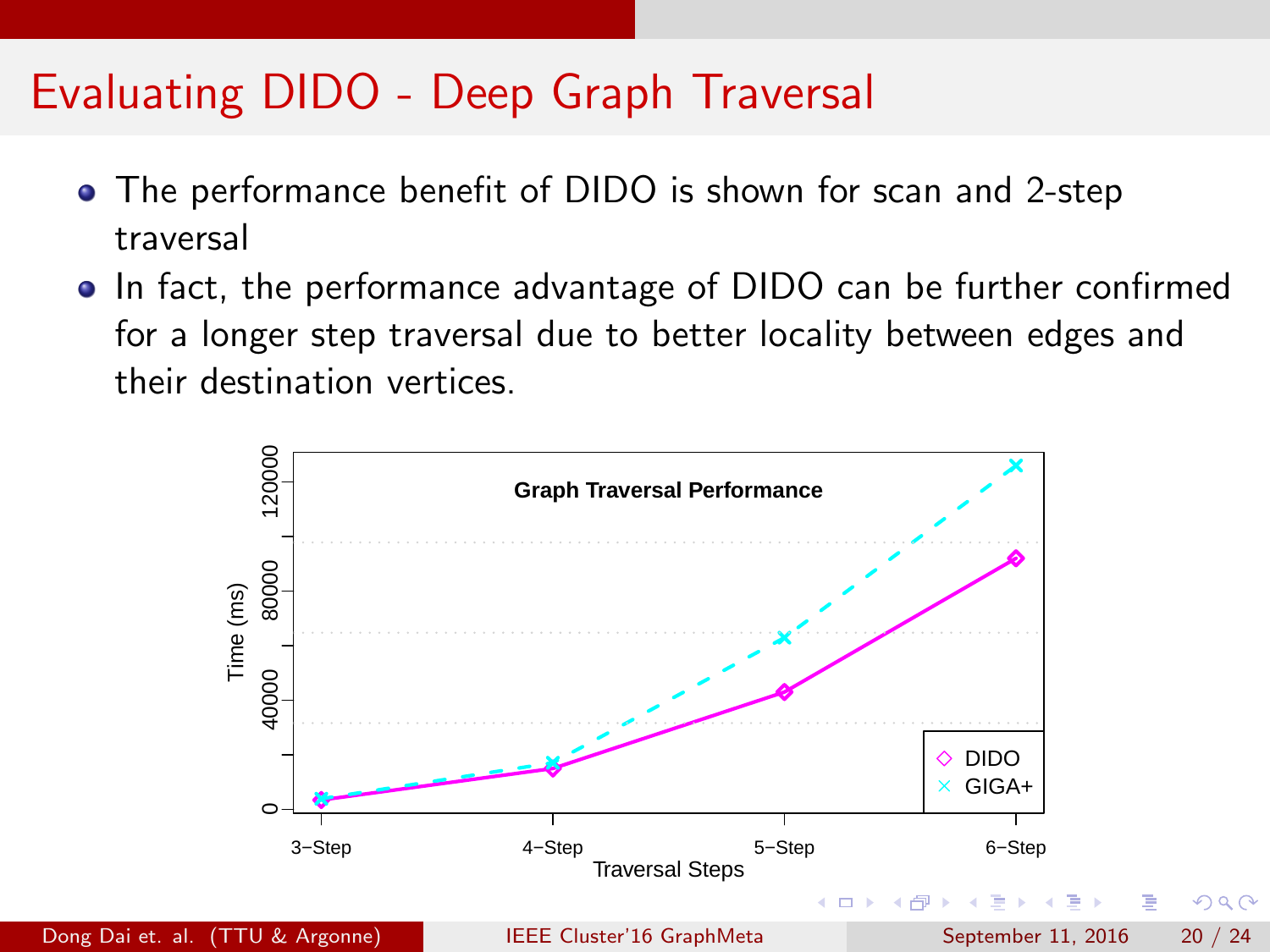### GraphMeta vs. Graph Databases

- Distributed graph databases can be used for storing and processing rich metadata graphs.
	- manually graph partitioning from clients/users.
	- limited scalability on large-scale power-law graphs.
- We show the performance difference of GraphMeta and a representative graph database, Titan (over Cassandra).

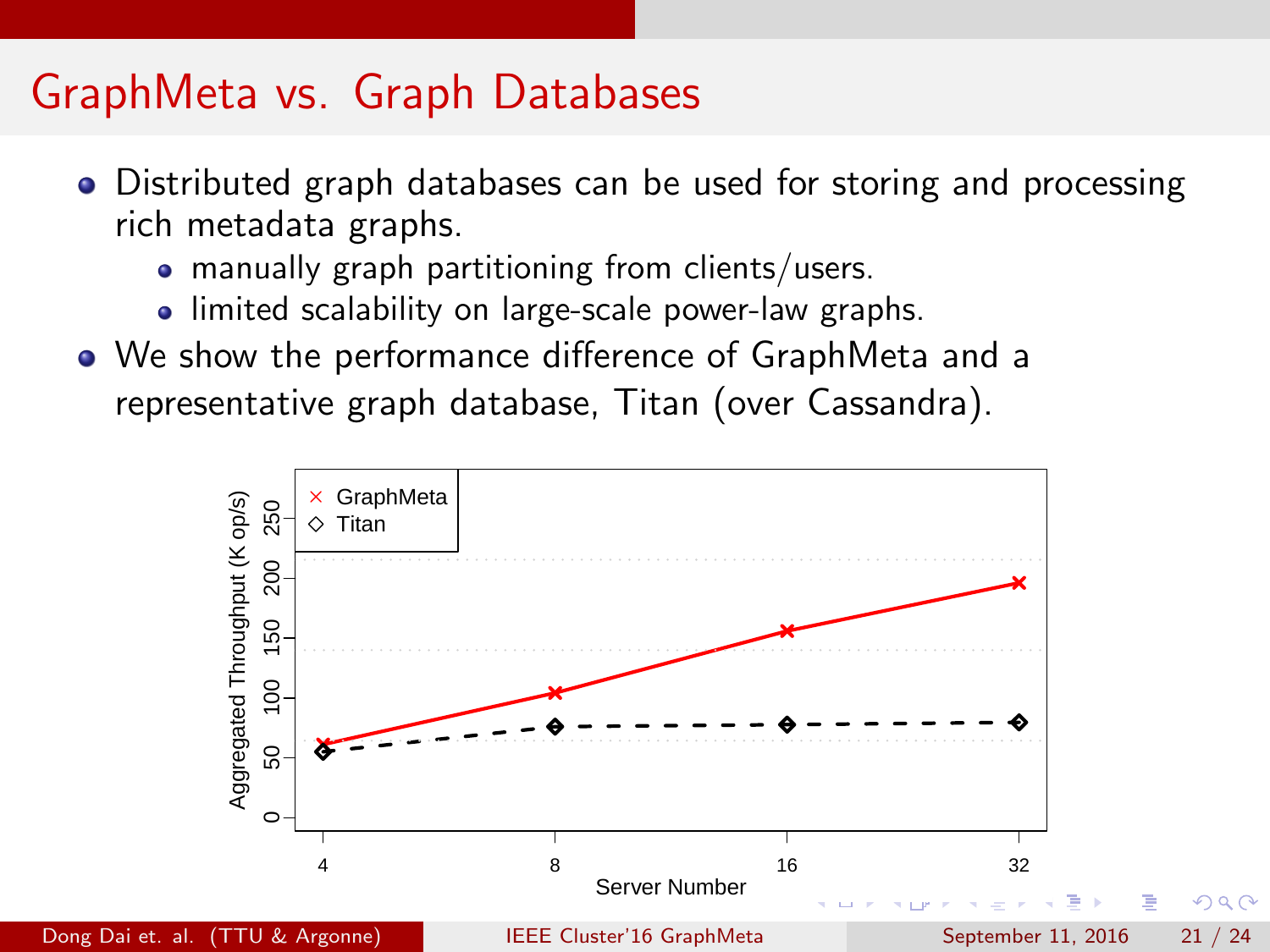# GraphMeta on POSIX Workloads

- Understand the performance of GraphMeta on POSIX workloads:
	- GraphMeta is not designed to substitute the POSIX metadata service.
	- It needs to keep a valid copy of POSIX metadata for many queries.
- We used *mdtest* benchmark to evaluate the performance of creating large number of files into a single directory.
	- For *n* servers,  $8 * n$  clients issued file creations concurrently.
	- Each client created the same number (4,000) of files.

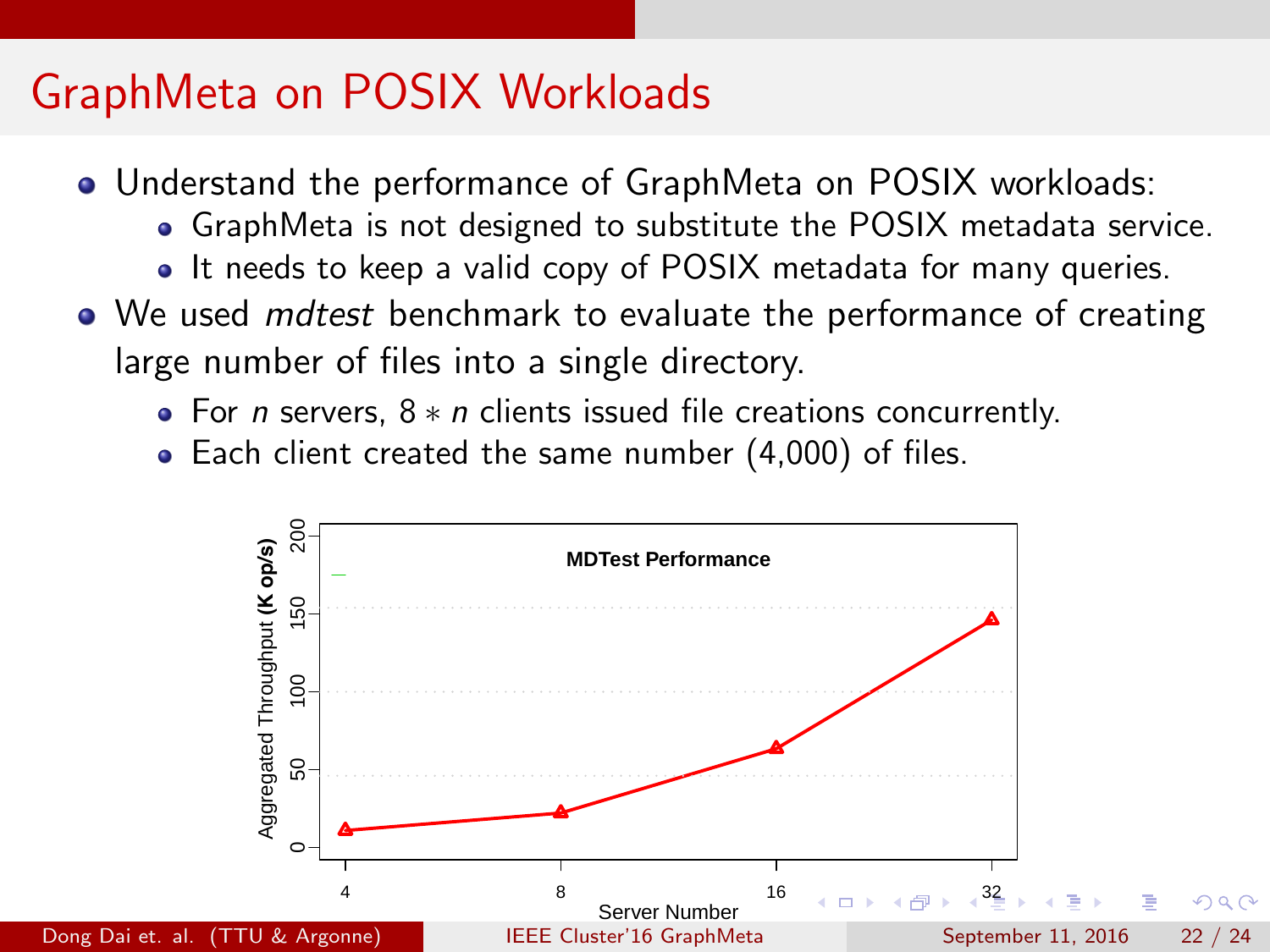# Conclusion and Future Work

- We identify the critical challenges on building efficient infrastructure for graph-based HPC rich metadata management
- GraphMeta, with various optimizations, can be used in HPC cases with good performance and scalability
- A new graph partition algorithm, DIDO, is proposed to support the fast on-line one-pass graph partition and provide advantageous traversal performance.
- We plan to investigate fault-tolerance and recovery capability for both graph persistence and complex graph traversal
- we will explore the implementation of a stronger consistency model or, perhaps, transaction support.